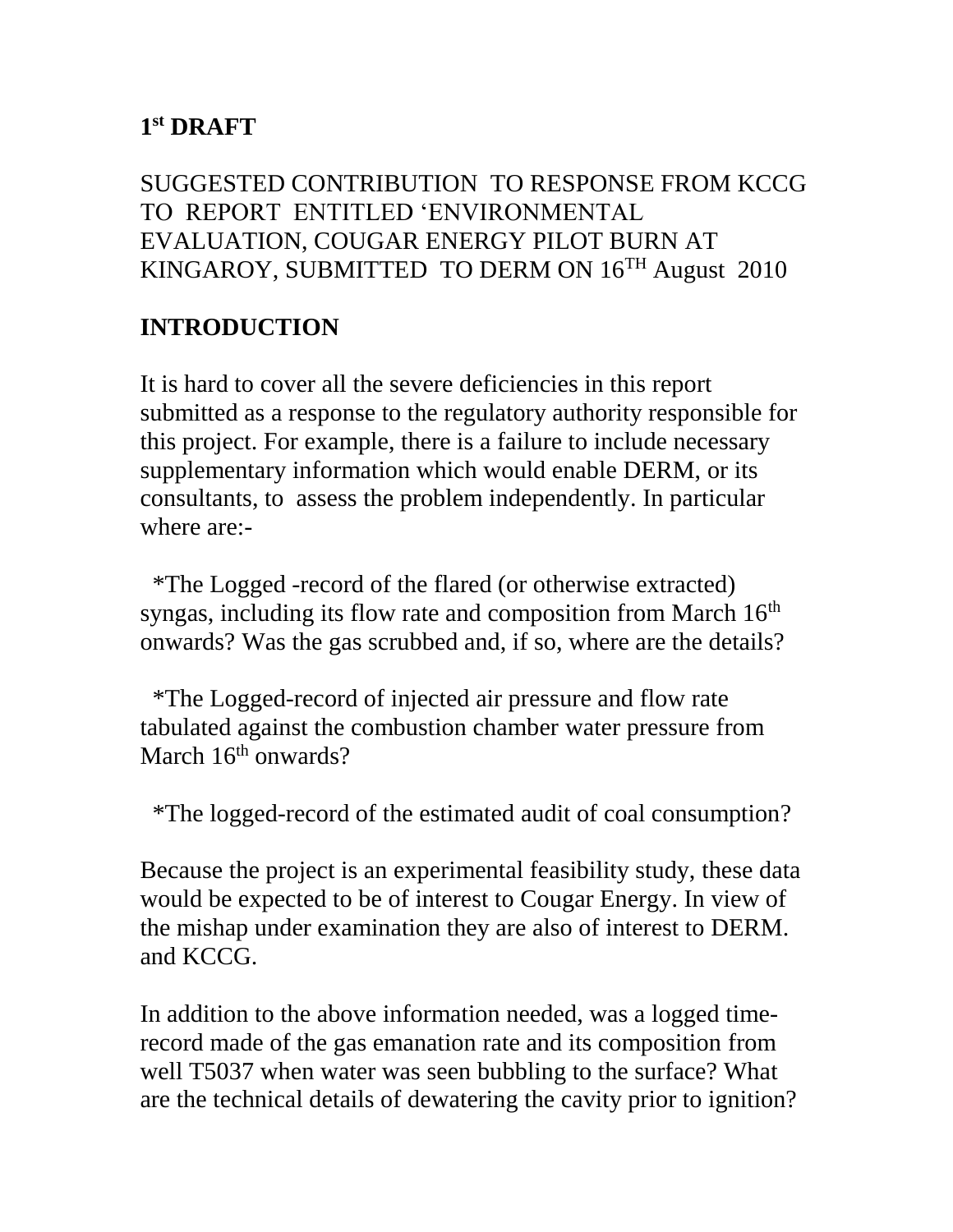How much water was extracted and over what period of time, compared with the estimated initial size of the chamber? This would enable a rough estimate of the the water seepage rate into the new unused cavity to be made. These data would then enable us to have some idea as to how the seepage rate would vary with the air pressure in the chamber. These data would enable us to have some idea of the pressure control characteristics needed for correct combustion. These data could perhaps give an estimate of flow rate of air that was needed to maintain the cavity pressure and enable us to try to find an audit of material transfer? Thereby at least an attempt could be made to estimate the leakage of lost gas from the cavity. All these data would be expected to help us to have an insight into the mass transfer mechanisms within the geological strata.

# **CRITIQUE OF COUGAR's REPORT**

The Report is lengthy and full of speculative explanations which usually have little, if any, scientific basis.

Some specific questions/criticisms are as follows:-

\*The report expresses criticism of DERM's Limit of Reporting (LOR) requirements. On page (4) it is stated:-

"The trigger levels for reporting to DERM are exceedences of the Australian Guidelines for Drinking Water (AGDW) being 1ppb for benzene and 800 ppb for toluene which Cougar Energy believes are levels relevant to defining potential contamination"

This is an obfuscation of the purpose of monitoring wells which have their limitations in that they cannot be expected to detect the worst areas of contamination. Do Cougar Energy believe that they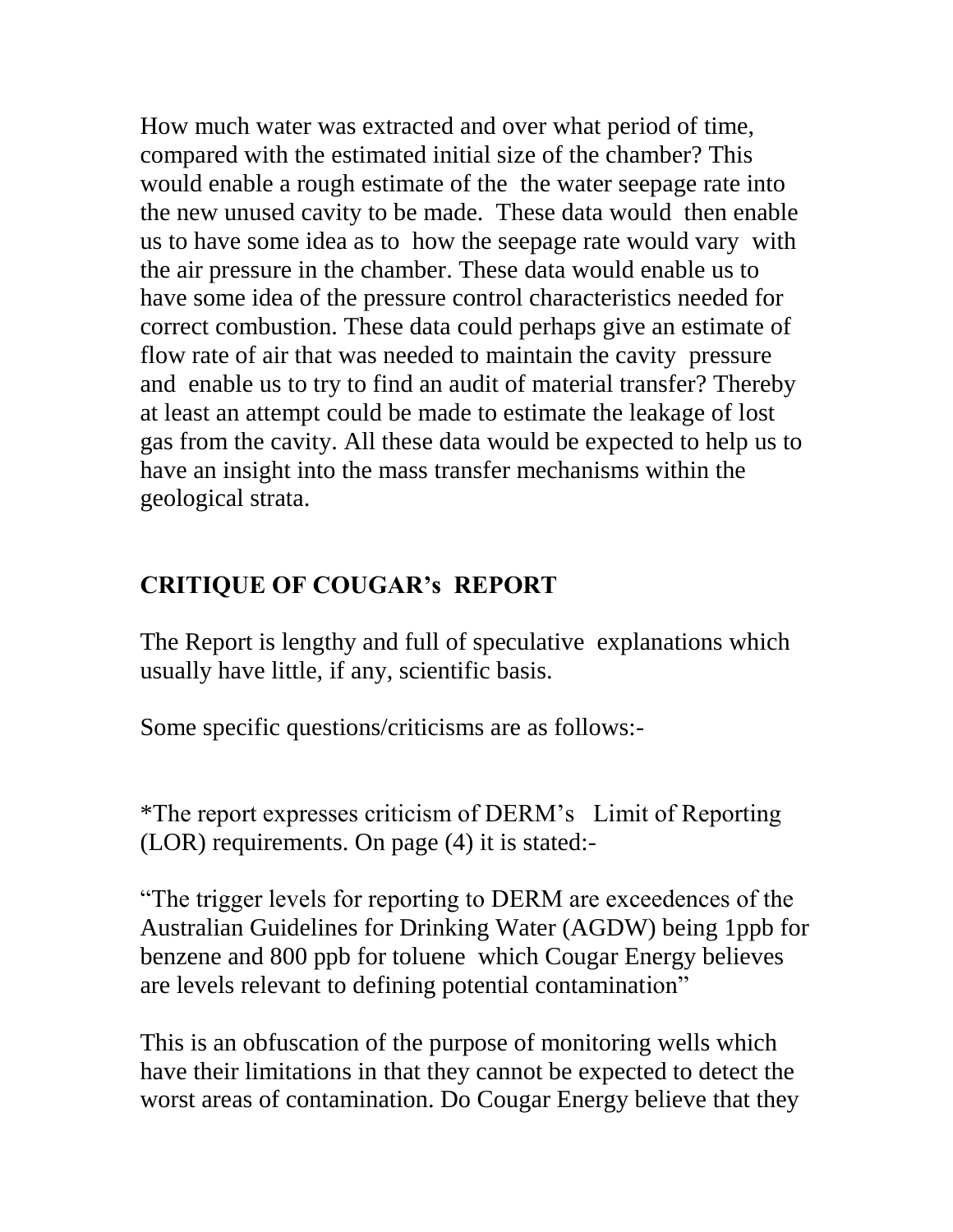are entitled to get as close as they dare to the LOR of a limited number of test wells? It will be suggested below (Appendix 1)in KCCG's 'chimney effect' explanation of the observations in Cougar's report that there is good reason to suspect much larger contamination closer to P4. Moreover this contamination would have worsened progressively and spread upwards if the burn had continued.. Statistically-speaking a large number of vents would be expected of syngas leaking from the ground. There is no reason to suppose that leaking gas would move preferentially towards any particular monitoring well. If it was possible, (which it is not) to cover the whole site with water it would be expected that gas bubbles would be seen emerging at several places.

With regard to the above suggestion that Cougar feels that they have the right to contaminate within the LOR's prescribed, this seems to be a general and reprehensible attitude within the UCG industry An examination of past 'in house' UCG conferences (refs) indicates a lack of UCG Industry attention to pollution problems. -------------------------------------------------------------------------------

\* On page (5) DERM requires a hydrogeological investigation. In response Cougar simply quote the original report from Golders which unfortunately is not available to KCCG.

From the part of Golder's report quoted (section 4.6.7) it is apparent that this is a 'water only' study such as one might expect for a relatively straightforward analysis of an above-ground surface polluting industry. In UCG the potentially polluting fluid is generated underground and is also a two-phase fluid namely a mixture of contaminating water together with gases such as CO2 and nitrogen carrying VOC's (volatile organic chemicals) The Co2/nitrogen mixture can be considered, nevertheless to behave as an inert 'perfect gas' carrier. Any tradesman-plumber knows that it is relatively easy to seal a water leak because of water's surface tension whereas a potential gas leak requires a much tighter soldered-joint fitting. It follows that with UCG the potential fluid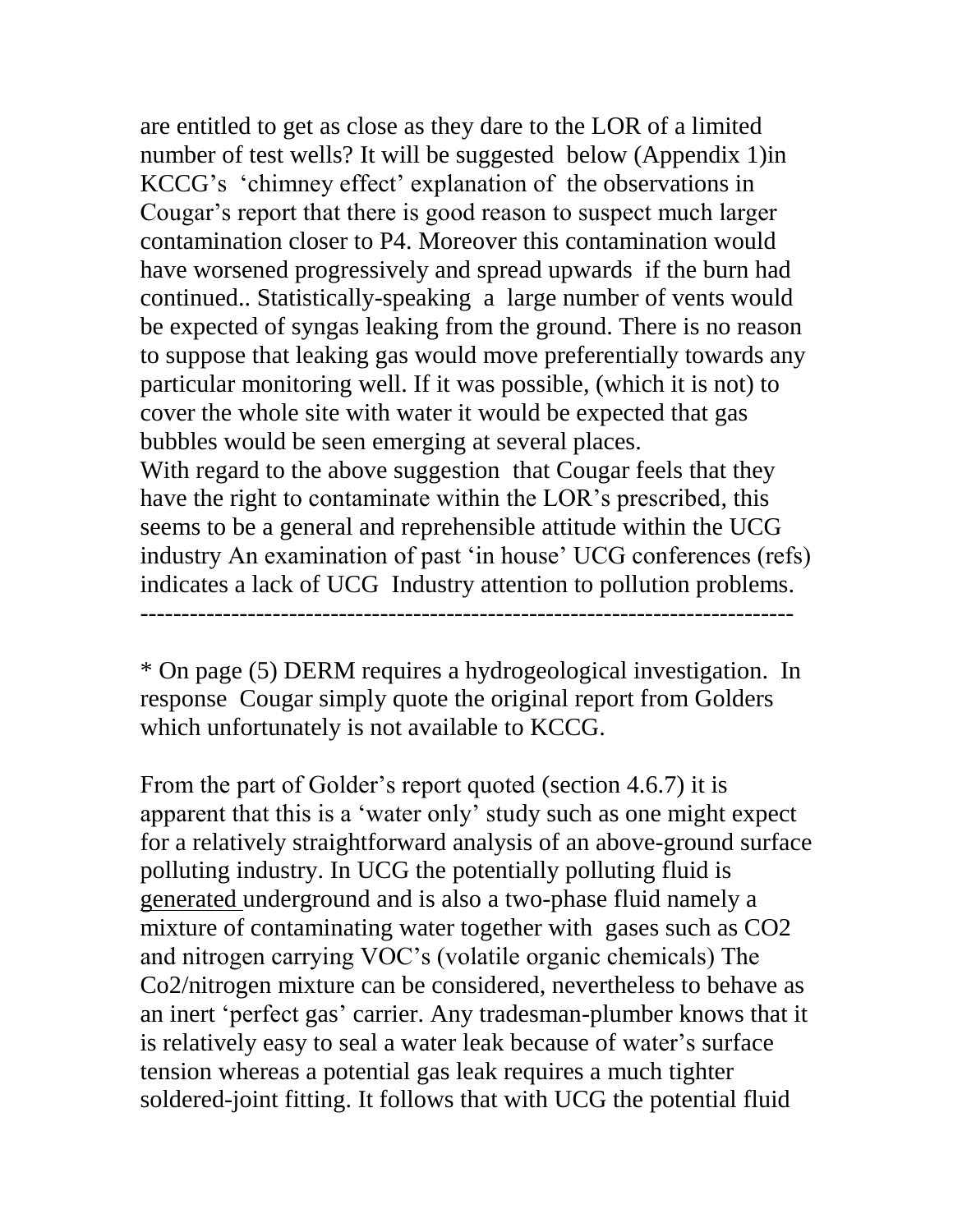penetration of the aquitard and other geological strata is a much more complex, likely and worrying issue.

For this reason we have to question the adequacy of Golder's report for the Kingaroy Project. Section 4.6.7 of Golder's report appears to be a 'desk study' and it is conspicuous that it is also couched in such imprecise terms as 'is expected';'unlikely';'is thought to lie';'and possibly'; ' may have';'may contribute';'might be influenced' etc

Whereas KCCG does not have access to the full Golders Report, it has received a public relations document from Golders dated 1<sup>st</sup> February 2010. Pages 3-8 of this document are given over to extolling the excellence of the Golders organisation , mentioning 7000 employees in 160 offices and 6000 clients involved with 12000 projects. Yet nowhere in this public relations document is there any mention that Golders have been involved previously with a UCG project.

## **In view of all this, the question has to be asked- is the Golders Report sufficient?**

--------------------------------------------------------------------------------

On page (6) '*the mechanism for potential movement of contaminants'* is a very complex issue.

Cougar attempt to explain the strange observation that T5037 only detected benzene and T5038 only detected toluene. Their explanation based on different volatilities may have some credence. However this also seems to suggest that there may be two different pathways of contaminating fluid moving towards the two wells even if they are so close together. At these temperatures and at atmospheric pressure benzene has a water solubility of 1700mg/l and a vapour pressure of 76mmHg. The corresponding values for toluene are 540 mg/l and 22mmHg. As stated, the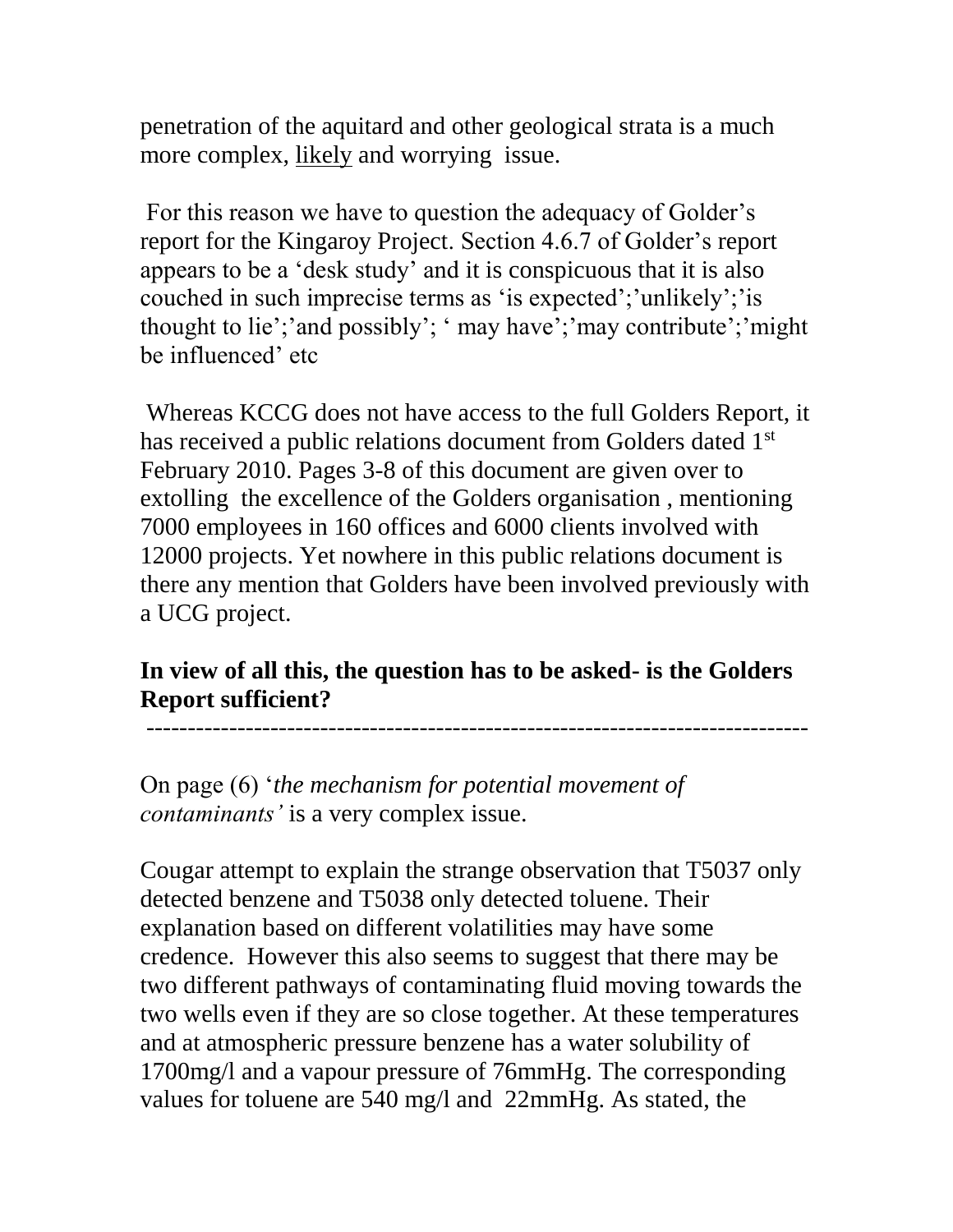various phenolic compounds (and also PAHs) have lower values. If different venting pathways are involved there is no differentiated and absolute information relating to soil adsorbing effects which would help us to explain these strange observations..

-----------------------------------------------------------------------------

\*On page 7 (third paragraph) Cougar entertains the possibility of accidental contamination of the bores. Such a hypothesis disregards the observation of gas emanating from T5037. Cougar support their suggestion with an unscientific test to enhance their argument.

\* Also on page 7 it is predicted that 'groundwater travel time from P4 to T5037 would be likely to exceed 2 years". The reality is that contamination took less than a month to travel this distance, not 2 years. This is typical of what can happen when reliance is placed on theoretical models (such as carried out by hydrogeology consultants) which presume uniform permeabilty without consideration of the influence of water transfer though fissures.

\* On page 10 ,……………. Apart from the chimney effect which suggests that worse contamination is further underground closer to P4, there are likely (in a statistical sense) to be other undetected

exit points for the gas and its contaminants.

---------------------------------------------------------------------------------